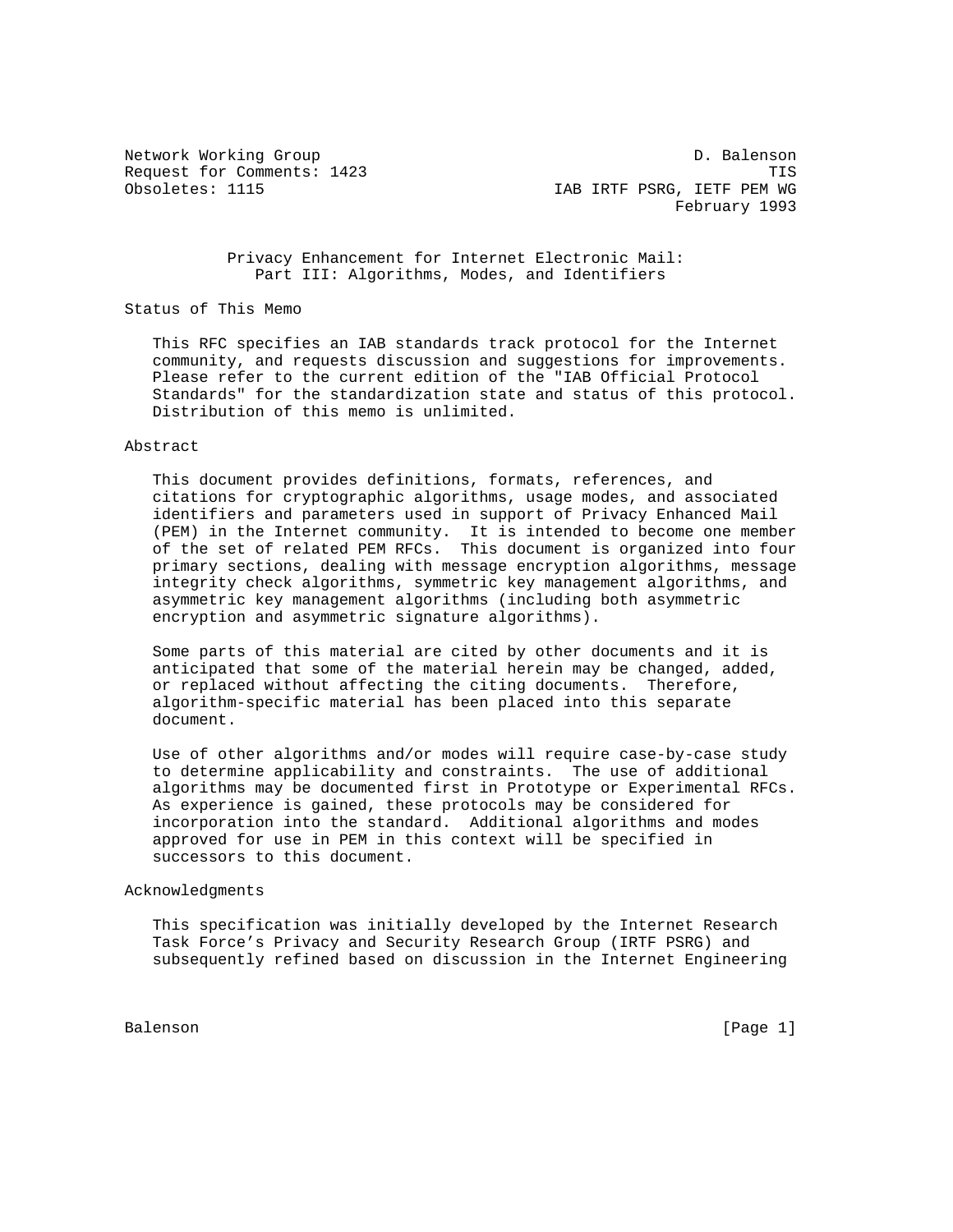Task Force's Privacy Enhanced Mail Working Group (IETF PEM WG). John Linn contributed significantly to the predecessor of this document (RFC 1115). I would like to thank the members of the PSRG and PEM WG, as well as all participants in discussions on the "pem dev@tis.com" mailing list, for their contributions to this document.

# Table of Contents

| Message Encryption Algorithms  2             |    |  |
|----------------------------------------------|----|--|
|                                              |    |  |
| Message Integrity Check Algorithms  4<br>2.  |    |  |
| RSA-MD2 Message Digest Algorithm  4<br>2.1   |    |  |
| 2.2 RSA-MD5 Message Digest Algorithm  5      |    |  |
| Symmetric Key Management Algorithms  6<br>3. |    |  |
| 3.1                                          |    |  |
|                                              |    |  |
| 4.                                           |    |  |
| 4.1                                          |    |  |
|                                              |    |  |
| 4.2 Asymmetric Encryption Algorithms  9      |    |  |
|                                              |    |  |
| 4.3 Asymmetric Signature Algorithms  10      |    |  |
| 4.3.1 md2WithRSAEncryption  11               |    |  |
|                                              | 11 |  |
|                                              | 12 |  |
|                                              | 13 |  |
| Security Considerations  14                  |    |  |
|                                              | 14 |  |

1. Message Encryption Algorithms

 This section identifies the alternative message encryption algorithms and modes that shall be used to encrypt message text and, when asymmetric key management is employed in an ENCRYPTED PEM message, for encryption of message signatures. Character string identifiers are assigned and any parameters required by the message encryption algorithm are defined for incorporation in an encapsulated "DEK- Info:" header field.

Only one alternative is currently defined in this category.

1.1 DES in CBC Mode (DES-CBC)

 Message text and, if required, message signatures are encrypted using the Data Encryption Standard (DES) algorithm in the Cipher Block Chaining (CBC) mode of operation. The DES algorithm is defined in FIPS PUB 46-1 [1], and is equivalent to the Data Encryption Algorithm (DEA) provided in ANSI X3.92-1981 [2]. The CBC mode of operation of

Balenson [Page 2]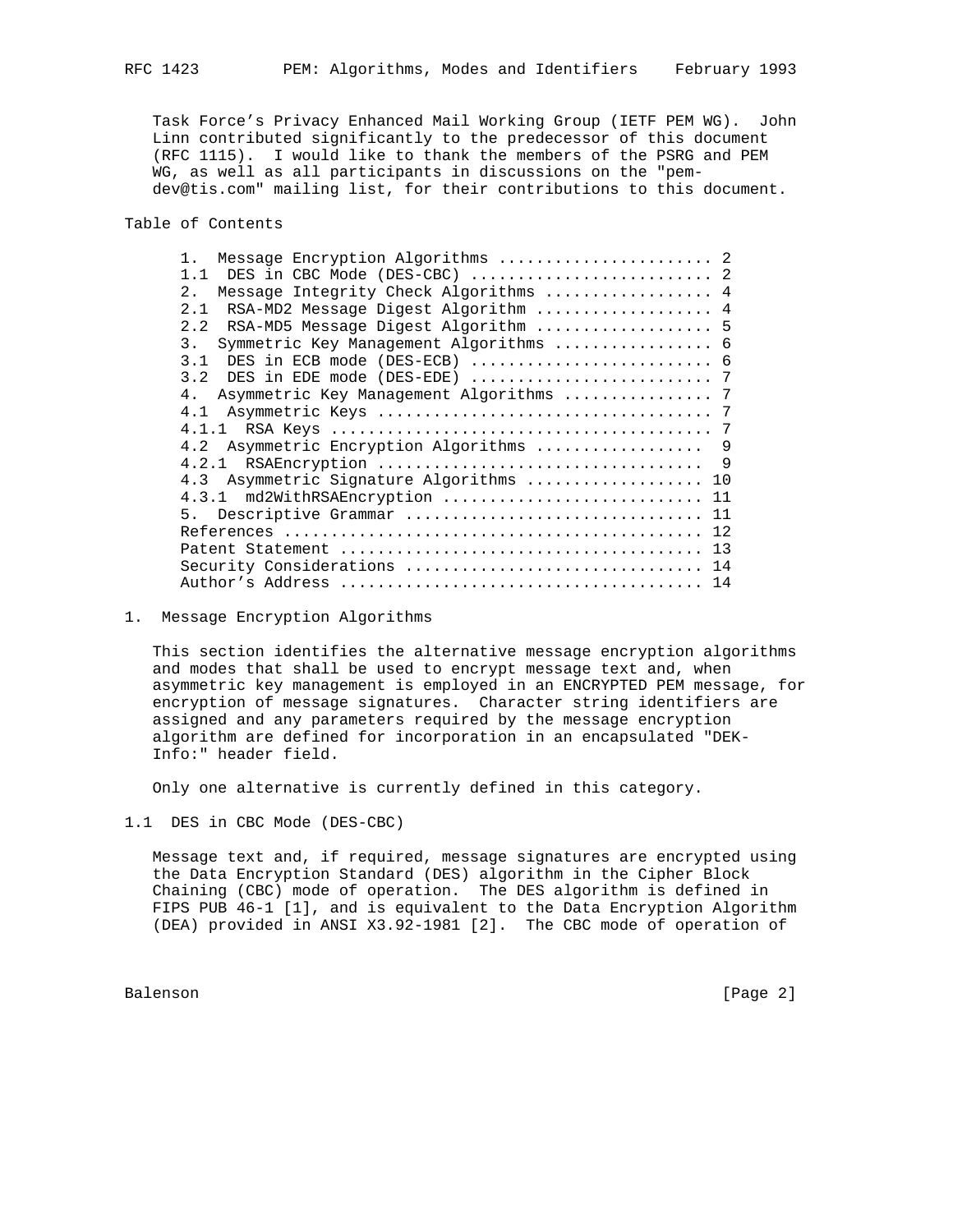DES is defined in FIPS PUB 81 [3], and is equivalent to those provided in ANSI X3.106 [4] and in ISO IS 8372 [5]. The character string "DES-CBC" within an encapsulated PEM header field indicates the use of this algorithm/mode combination.

 The input to the DES CBC encryption process shall be padded to a multiple of 8 octets, in the following manner. Let n be the length in octets of the input. Pad the input by appending  $8-(n \mod 8)$ octets to the end of the message, each having the value  $8-(n \mod 8)$ , the number of octets being added. In hexadecimal, the possible paddings are: 01, 0202, 030303, 04040404, 0505050505, 060606060606, 07070707070707, and 0808080808080808. All input is padded with 1 to 8 octets to produce a multiple of 8 octets in length. The padding can be removed unambiguously after decryption.

 The DES CBC encryption process requires a 64-bit cryptographic key. A new, pseudorandom key shall be generated for each ENCRYPTED PEM message. Of the 64 bits, 56 are used directly by the DES CBC process, and 8 are odd parity bits, with one parity bit occupying the right-most bit of each octet. When symmetric key management is employed, the setting and checking of odd parity bits is encouraged, since these bits could detect an error in the decryption of a DES key encrypted under a symmetric key management algorithm (e.g., DES ECB). When asymmetric key management is employed, the setting of odd parity bits is encouraged, but the checking of odd parity bits is discouraged, in order to facilitate interoperability, and since an error in the decryption of a DES key can be detected by other means (e.g., an incorrect PKCS #1 encryption-block format). In all cases, the encrypted form of a DES key shall carry all 64 bits of the key, including the 8 parity bits, though those bits may have no meaning.

 The DES CBC encryption process also requires a 64-bit Initialization Vector (IV). A new, pseudorandom IV shall be generated for each ENCRYPTED PEM message. Section 4.3.1 of [7] provides rationale for this requirement, even given the fact that individual DES keys are generated for individual messages. The IV is transmitted with the message within an encapsulated PEM header field.

 When this algorithm/mode combination is used for message text encryption, the "DEK-Info:" header field carries exactly two arguments. The first argument identifies the DES CBC algorithm/mode using the character string defined above. The second argument contains the IV, represented as a contiguous string of 16 ASCII hexadecimal digits.

 When symmetric key management is employed with this algorithm/mode combination, a symmetrically encrypted DES key will be represented in the third argument of a "Key-Info:" header field as a contiguous

Balenson [Page 3]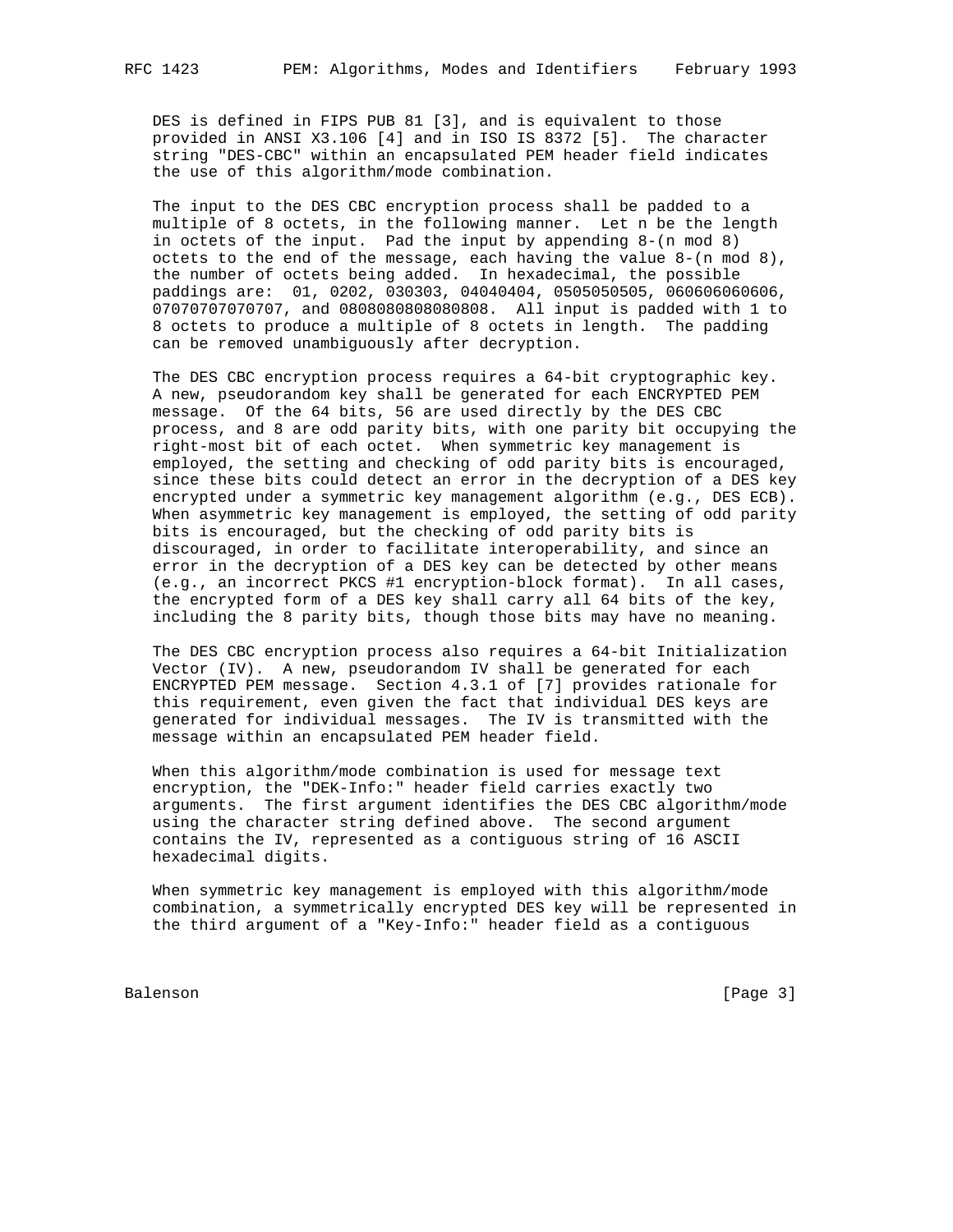string of 16 ASCII hexadecimal digits (corresponding to a 64-bit key).

 To avoid any potential ambiguity regarding the ordering of the octets of a DES key that is input as a data value to another encryption process (e.g., RSAEncryption), the following holds true. The first (or left-most displayed, if one thinks in terms of a key's "print" representation) (For purposes of discussion in this document, data values are normalized in terms of their "print" representation. For a octet stream, the "first" octet would appear as the one on the "left", and the "last" octet would appear on the "right".) octet of the key (i.e., bits 1-8 per FIPS PUB 46-1), when considered as a data value, has numerical weight 2\*\*56. The last (or right-most displayed) octet (i.e., bits 57-64 per FIPS PUB 46-1) has numerical weight 2\*\*0.

2. Message Integrity Check Algorithms

 This section identifies the alternative algorithms that shall be used to compute Message Integrity Check (MIC) values for PEM messages. Character string identifiers and ASN.1 object identifiers are assigned for incorporation in encapsulated "MIC-Info:" and "Key- Info:" header fields to indicate the choice of MIC algorithm employed.

 A compliant PEM implementation shall be able to process all of the alternative MIC algorithms defined here on incoming messages. It is a sender option as to which alternative is employed on an outbound message.

## 2.1 RSA-MD2 Message Digest Algorithm

 The RSA-MD2 message digest is computed using the algorithm defined in RFC 1319 [9]. ( An error has been identified in RFC 1319. The statement in the text of Section 3.2 which reads "Set C[j] to S[c xor L]" should read "Set C[j] to S[c xor L] xor C[j]". Note that the C source code in the appendix of RFC 1319 is correct.) The character string "RSA-MD2" within an encapsulated PEM header field indicates the use of this algorithm. Also, as defined in RFC 1319, the ASN.1 object identifier

```
 md2 OBJECT IDENTIFIER ::= {
    iso(1) member-body(2) US(840) rsadsi(113549) digestAlgorithm(2) 2
 }
```
 identifies this algorithm. When this object identifier is used with the ASN.1 type AlgorithmIdentifier, the parameters component of that type is the ASN.1 type NULL.

Balenson [Page 4]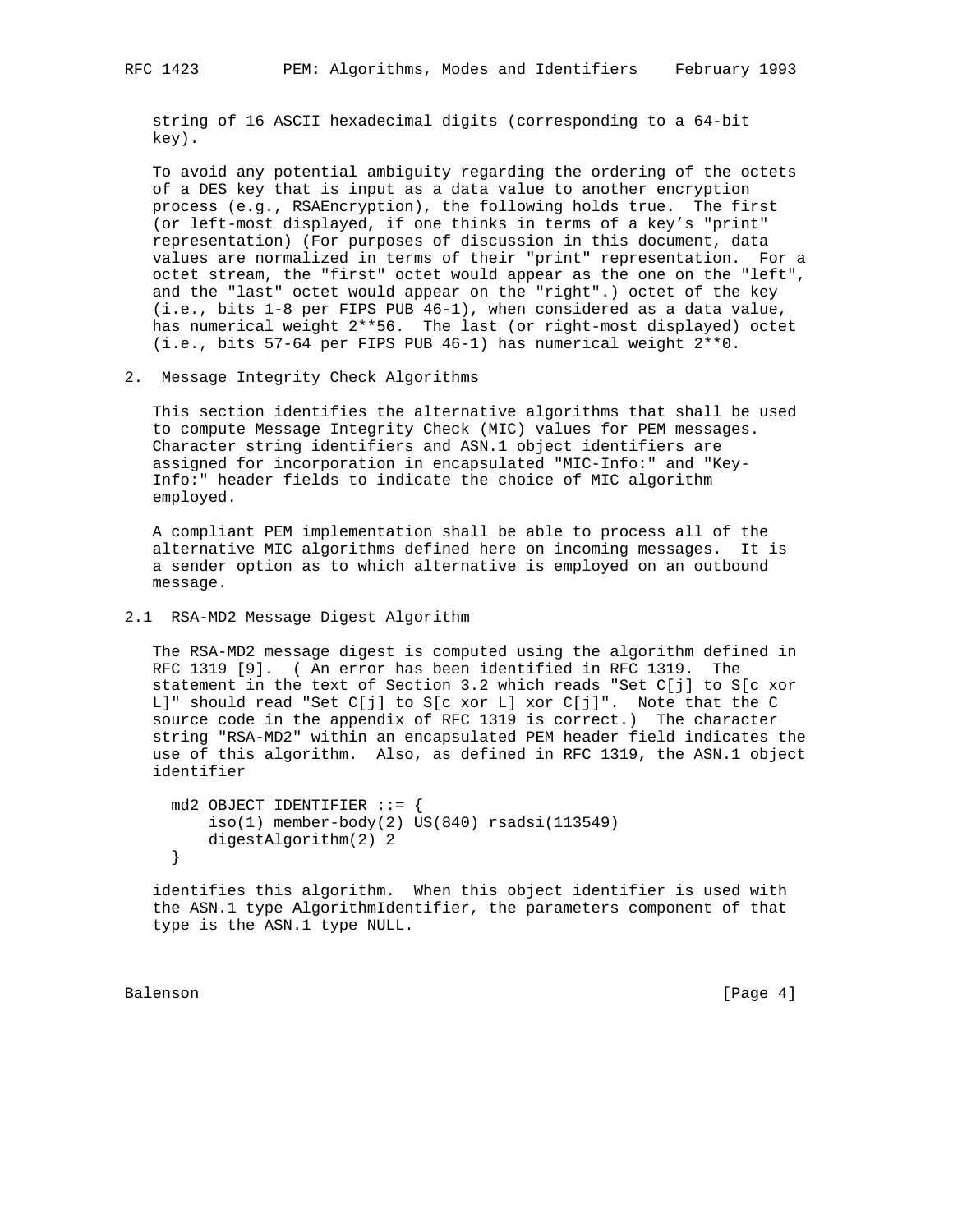The RSA-MD2 message digest algorithm accepts as input a message of any length and produces as output a 16-octet quantity. When symmetric key management is employed, an RSA-MD2 MIC is encrypted by splitting the MIC into two 8-octet halves, independently encrypting each half, and concatenating the results.

 When symmetric key management is employed with this MIC algorithm, the symmetrically encrypted MD2 message digest is represented in a the fourth argument of a "Key-Info:" header field as a contiguous string of 32 ASCII hexadecimal digits (corresponding to a 128-bit MD2 message digest).

 To avoid any potential ambiguity regarding the ordering of the octets of an MD2 message digest that is input as a data value to another encryption process (e.g., RSAEncryption), the following holds true. The first (or left-most displayed, if one thinks in terms of a digest's "print" representation) octet of the digest (i.e., digest[0] as specified in RFC 1319), when considered as an RSA data value, has numerical weight 2\*\*120. The last (or right-most displayed) octet (i.e., digest[15] as specified in RFC 1319) has numerical weight  $2**0$ .

2.2 RSA-MD5 Message Digest Algorithm

 The RSA-MD5 message digest is computed using the algorithm defined in RFC 1321 [10]. The character string "RSA-MD5" within an encapsulated PEM header field indicates the use of this algorithm. Also, as defined in RFC 1321, the object identifier

```
 md5 OBJECT IDENTIFIER ::= {
    iso(1) member-body(2) US(840) rsadsi(113549)
     digestAlgorithm(2) 5
 }
```
 identifies this algorithm. When this object identifier is used with the ASN.1 type AlgorithmIdentifier, the parameters component of that type is the ASN.1 type NULL.

 The RSA-MD5 message digest algorithm accepts as input a message of any length and produces as output a 16-octet quantity. When symmetric key management is employed, an RSA-MD5 MIC is encrypted by splitting the MIC into two 8-octet halves, independently encrypting each half, and concatenating the results.

 When symmetric key management is employed with this MIC algorithm, the symmetrically encrypted MD5 message digest is represented in the fourth argument of a "Key-Info:" header field as a contiguous string of 32 ASCII hexadecimal digits (corresponding to a 128-bit MD5

Balenson [Page 5]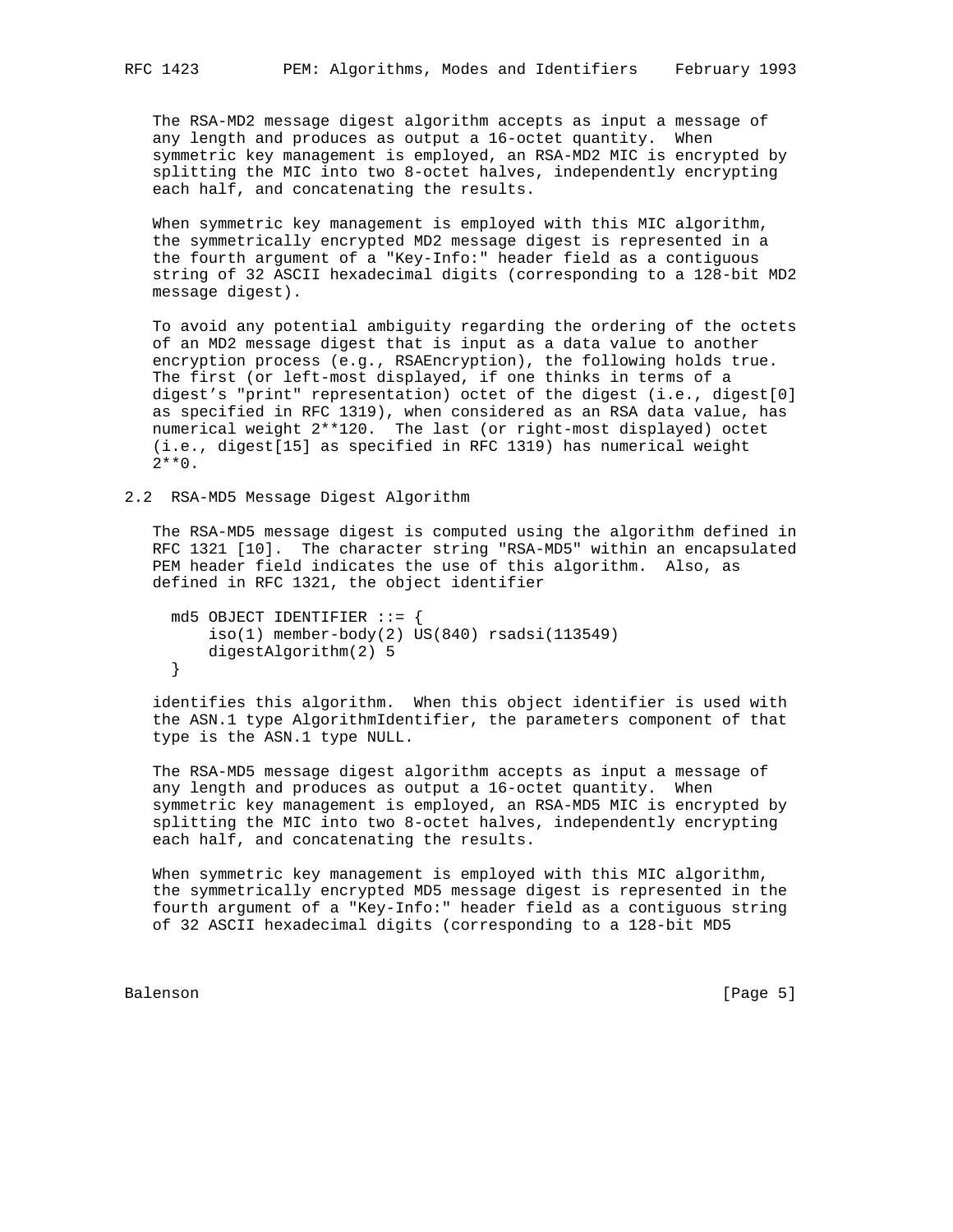message digest).

 To avoid any potential ambiguity regarding the ordering of the octets of a MD5 message digest that is input as an RSA data value to the RSA encryption process, the following holds true. The first (or left most displayed, if one thinks in terms of a digest's "print" representation) octet of the digest (i.e., the low-order octet of A as specified in RFC 1321), when considered as an RSA data value, has numerical weight 2\*\*120. The last (or right-most displayed) octet (i.e., the high-order octet of D as specified in RFC 1321) has numerical weight 2\*\*0.

3. Symmetric Key Management Algorithms

 This section identifies the alternative algorithms and modes that shall be used when symmetric key management is employed, to encrypt data encryption keys (DEKs) and message integrity check (MIC) values. Character string identifiers are assigned for incorporation in encapsulated "Key-Info:" header fields to indicate the choice of algorithm employed.

 All alternatives presently defined in this category correspond to different usage modes of the DES algorithm, rather than to other algorithms.

 When symmetric key management is employed, the symmetrically encrypted DEK and MIC, carried in the third and fourth arguments of a "Key-Info:" header field, respectively, are each represented as a string of contiguous ASCII hexadecimal digits. The manner in which to use the following symmetric encryption algorithms and the length of the symmetrically encrypted DEK and MIC may vary depending on the length of the underlying DEK and MIC. Section 1, Message Encryption Algorithms, and Section 2, Message Integrity Check Algorithms, provide information on the proper manner in which a DEK and MIC, respectively, are symmetrically encrypted when the size of the DEK or MIC is not equal to the symmetric encryption algorithm's input block size. These sections also provide information on the proper format and length of the symmetrically encrypted DEK and MIC, respectively.

3.1 DES in ECB Mode (DES-ECB)

 The DES algorithm in Electronic Codebook (ECB) mode [1][3] is used for DEK and MIC encryption when symmetric key management is employed. The character string "DES-ECB" within an encapsulated PEM header field indicates use of this algorithm/mode combination.

 A compliant PEM implementation supporting symmetric key management shall support this algorithm/mode combination.

Balenson [Page 6]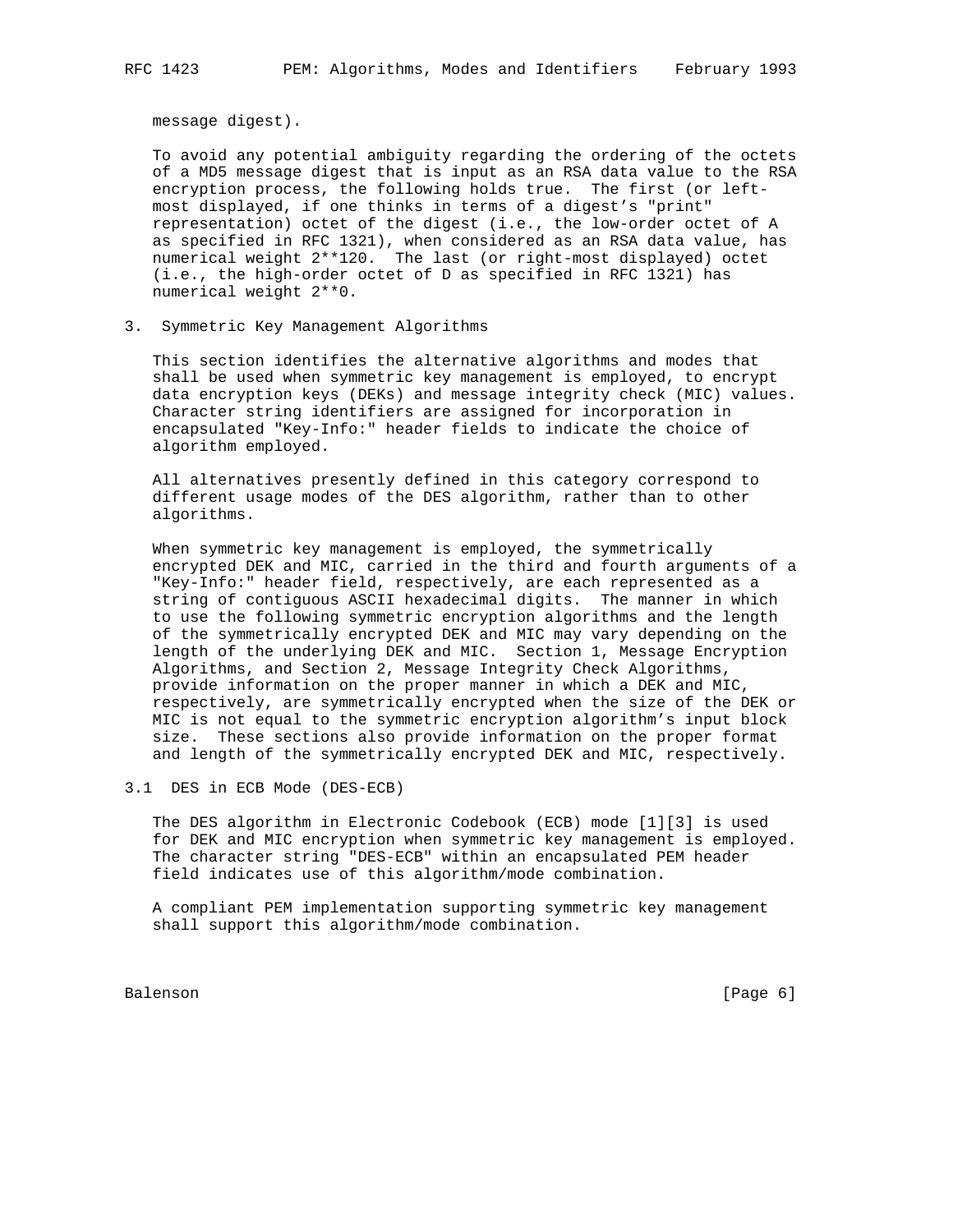# 3.2 DES in EDE Mode (DES-EDE)

 The DES algorithm in Encrypt-Decrypt-Encrypt (EDE) multiple encryption mode, as defined by ANSI X9.17 [6] for encryption and decryption with pairs of 64-bit keys, may be used for DEK and MIC encryption when symmetric key management is employed. The character string "DES-EDE" within an encapsulated a PEM header field indicates use of this algorithm/mode combination.

 A compliant PEM implementation supporting symmetric key management may optionally support this algorithm/mode combination.

4. Asymmetric Key Management Algorithms

 This section identifies the alternative asymmetric keys and the alternative asymmetric key management algorithms with which those keys shall be used, namely the asymmetric encryption algorithms with which DEKs and MICs are encrypted, and the asymmetric signature algorithms with which certificates and certificate revocation lists (CRLs) are signed.

# 4.1 Asymmetric Keys

 This section describes the asymmetric keys that shall be used with the asymmetric encryption algorithms and the signature algorithms described later. ASN.1 object identifiers are identified for incorporation in a public-key certificate to identify the algorithm(s) with which the accompanying public key is to be employed.

## 4.1.1 RSA Keys

 An RSA asymmetric key pair is comprised of matching public and private keys.

 An RSA public key consists of an encryption exponent e and an arithmetic modulus n, which are both public quantities typically carried in a public-key certificate. For the value of e, Annex C to X.509 suggests the use of Fermat's Number F4 (65537 decimal, or 1+2\*\*16) as a value "common to the whole environment in order to reduce transmission capacity and complexity of transformation", i.e., the value can be transmitted as 3 octets and at most seventeen (17) multiplications are required to effect exponentiation. As an alternative, the number three (3) can be employed as the value for e, requiring even less octets for transmission and yielding even faster exponentiation. For purposes of PEM, the value of e shall be either F4 or the number three (3). The use of the number three (3) for the value of e is encouraged, to permit rapid certificate validation.

Balenson [Page 7]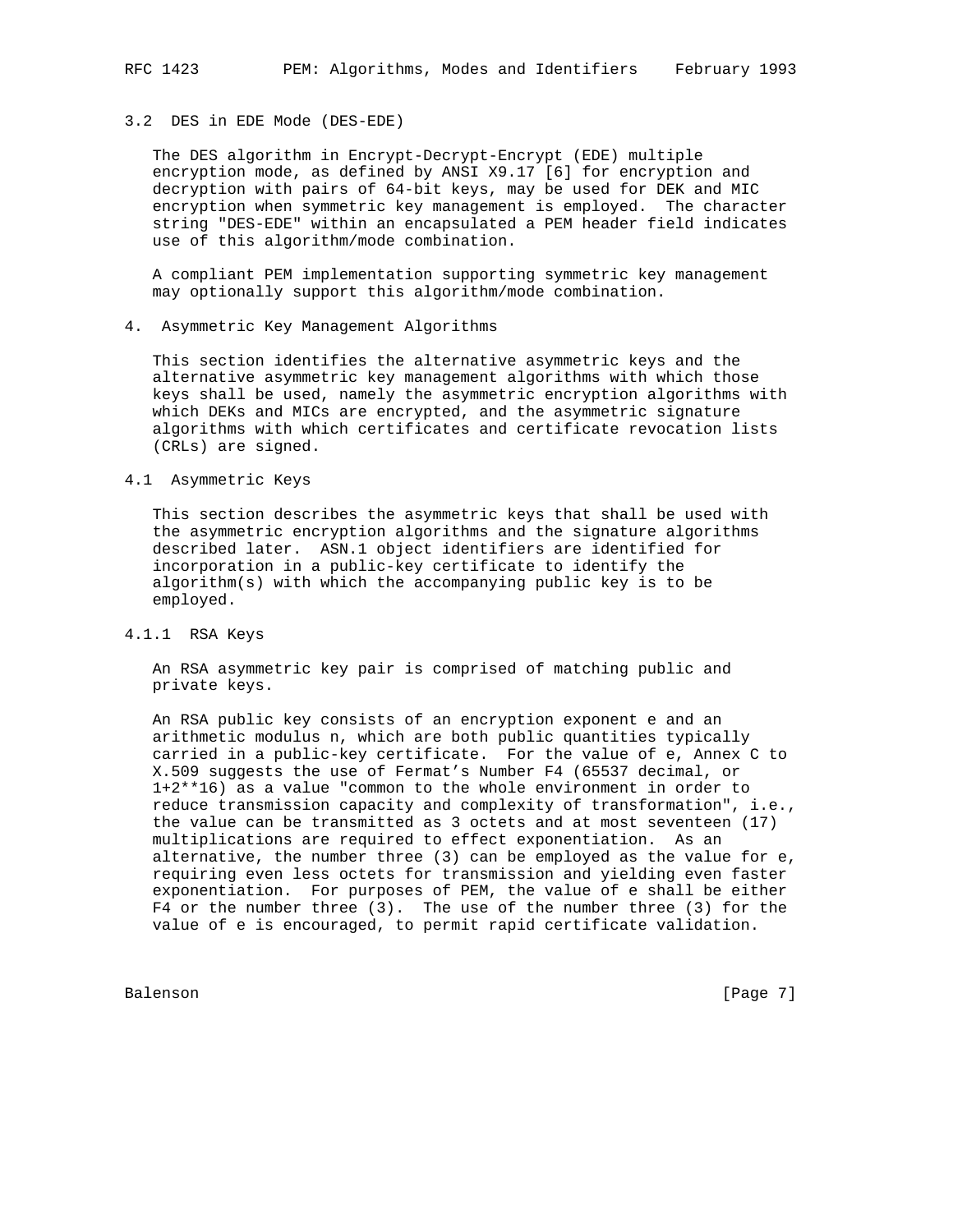An RSA private key consists of a decryption exponent d, which should be kept secret, and the arithmetic modulus n. Other values may be stored with a private key to facilitate efficient private key operations (see PKCS #1 [11]).

 For purposes of PEM, the modulus n may vary in size from 508 to 1024 bits.

 Two ASN.1 object identifiers have been defined to identify RSA public keys. In Annex H of X.509 [8], the object identifier

```
 rsa OBJECT IDENTIFIER ::= {
     joint-iso-ccitt(2) ds(5) algorithm(8)
     encryptionAlgorithm(1) 1
 }
```
 is defined to identify an RSA public key. A single parameter, KeySize, the length of the public key modulus in bits, is defined for use in conjunction with this object identifier. When this object identifier is used with the ASN.1 type AlgorithmIdentifier, the parameters component of that type is the number of bits in the modulus, ASN.1 encoded as an INTEGER.

 Alternatively, in PKCS #1 [11], the ASN.1 object identifier rsaEncryption OBJECT IDENTIFIER ::= {  $iso(1)$  member-body(2) US(840) rsadsi(113549) pkcs(1)

```
 pkcs-1(1) 1
 }
```
 is defined to identify both an RSA public key and the RSAEncryption process. There are no parameters defined in conjunction with this object identifier, hence, when it is used with the ASN.1 type AlgorithmIdentifier, the parameters component of that type is the ASN.1 type NULL.

 A compliant PEM implementation may optionally generate an RSA public-key certificate that identifies the enclosed RSA public key (within the SubjectPublicKeyInformation component) with either the "rsa" or the "rsaEncryption" object identifier. Use of the "rsa" object identifier is encouraged, since it is, in some sense, more generic in its identification of a key, without indicating how the key will be used. However, to facilitate interoperability, a compliant PEM implementation shall accept RSA public-key certificates that identify the enclosed RSA public key with either the "rsa" or the "rsaEncryption" object identifier. In all cases, an RSA public key identified in an RSA public-key certificate with either the "rsa" or "rsaEncryption" object identifier, shall be used according to the

Balenson [Page 8]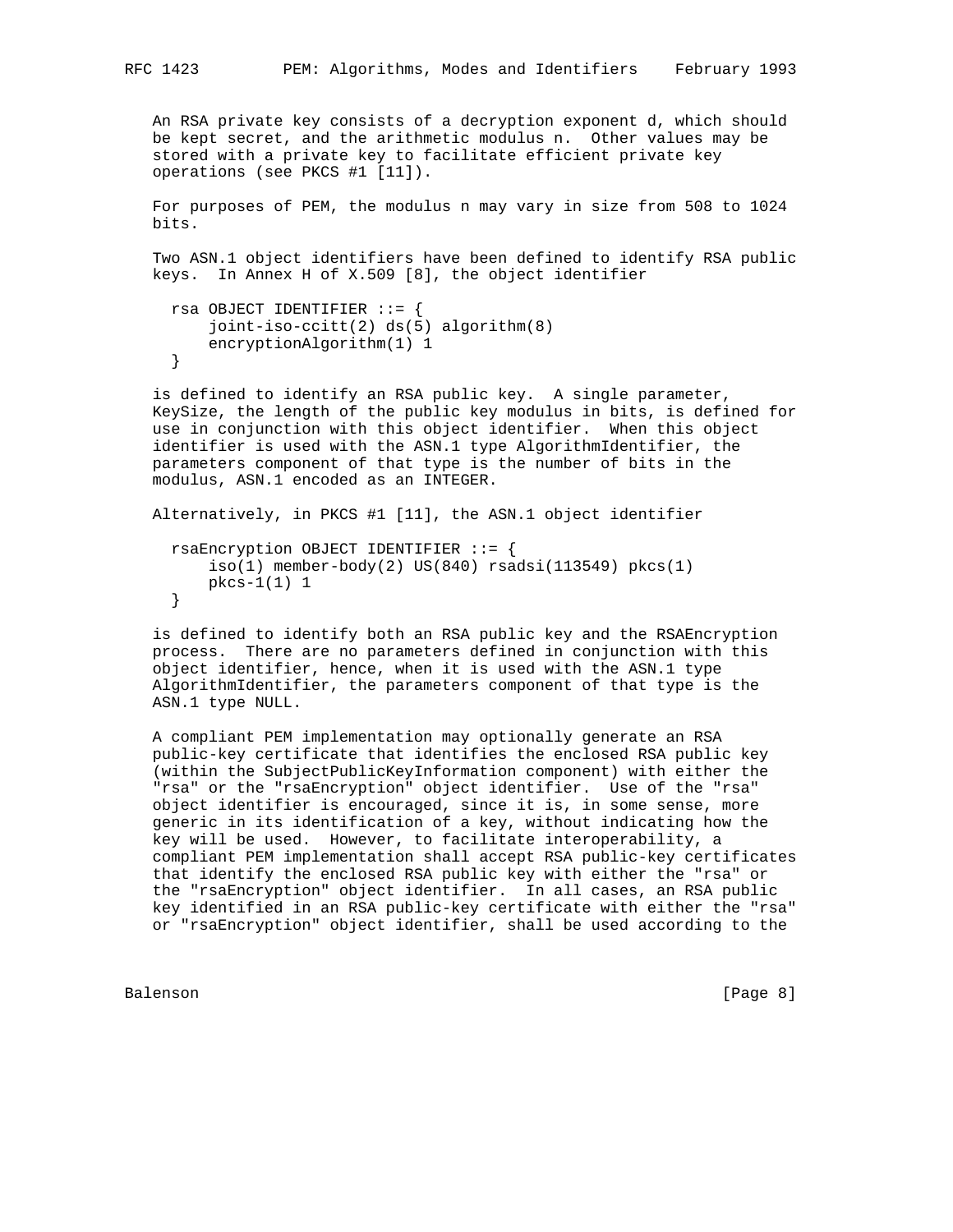procedures defined below for asymmetric encryption algorithms and asymmetric signature algorithms.

4.2 Asymmetric Encryption Algorithms

 This section identifies the alternative algorithms that shall be used when asymmetric key management is employed, to encrypt DEKs and MICs. Character string identifiers are assigned for incorporation in "MIC- Info:" and "Key-Info:" header fields to indicate the choice of algorithm employed.

Only one alternative is presently defined in this category.

4.2.1 RSAEncryption

 The RSAEncryption public-key encryption algorithm, defined in PKCS #1 [11], is used for DEK and MIC encryption when asymmetric key management is employed. The character string "RSA" within a "MIC- Info:" or "Key-Info:" header field indicates the use of this algorithm.

 All PEM implementations supporting asymmetric key management shall support this algorithm.

 As described in PKCS #1, all quantities input as data values to the RSAEncryption process shall be properly justified and padded to the length of the modulus prior to the encryption process. In general, an RSAEncryption input value is formed by concatenating a leading NULL octet, a block type BT, a padding string PS, a NULL octet, and the data quantity D, that is,

RSA input value =  $0x00$  || BT || PS ||  $0x00$  || D.

 To prepare a DEK for RSAEncryption, the PKCS #1 "block type 02" encryption-block formatting scheme is employed. The block type BT is a single octet containing the value 0x02 and the padding string PS is one or more octets (enough octets to make the length of the complete RSA input value equal to the length of the modulus) each containing a pseudorandomly generated, non-zero value. For multiple recipient messages, a different, pseudorandom padding string should be used for each recipient. The data quantity D is the DEK itself, which is right-justified within the RSA input such that the last (or rightmost displayed, if one thinks in terms of the "print" representation) octet of the DEK is aligned with the right-most, or least significant, octet of the RSA input. Proceeding to the left, each of the remaining octets of the DEK, up through the first (or left-most displayed) octet, are each aligned in the next more significant octet of the RSA input.

Balenson [Page 9]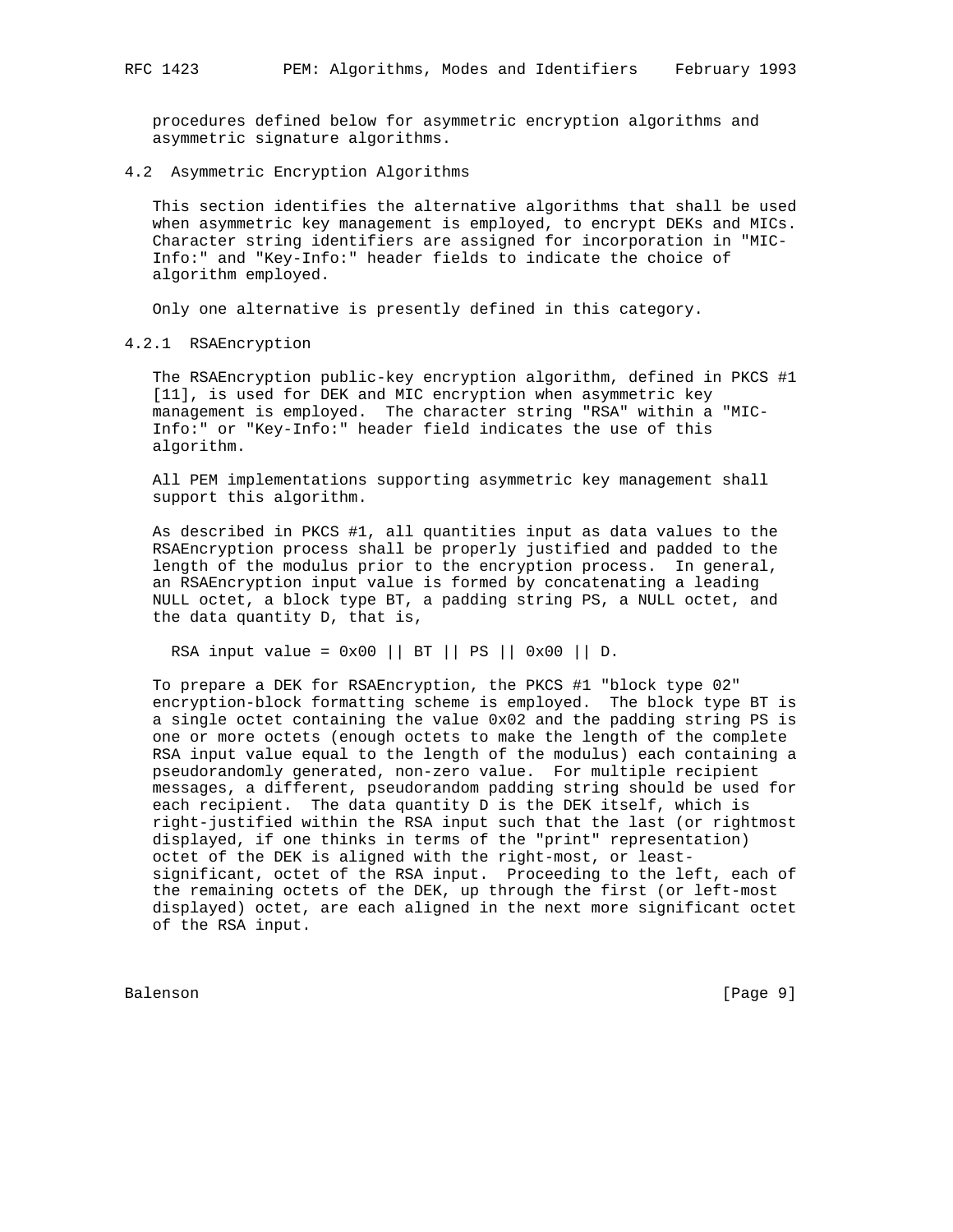To prepare a MIC for RSAEncryption, the PKCS #1 "block type 01" encryption-block formatting scheme is employed. The block type BT is a single octet containing the value 0x01 and the padding string PS is one or more octets (enough octets to make the length of the complete RSA input value equal to the length of the modulus) each containing the value 0xFF. The data quantity D is comprised of the MIC and the MIC algorithm identifier which are ASN.1 encoded as the following sequence.

```
 SEQUENCE {
        digestAlgorithm AlgorithmIdentifier,
        digest OCTET STRING
     }
   The ASN.1 type AlgorithmIdentifier is defined in X.509 as follows.
     AlgorithmIdentifier ::= SEQUENCE {
 algorithm OBJECT IDENTIFIER,
 parameters ANY DEFINED BY algorithm OPTIONAL
     }
```
 An RSA input block is encrypted using the RSA algorithm with the first (or left-most) octet taken as the most significant octet, and the last (or right-most) octet taken as the least significant octet. The resulting RSA output block is interpreted in a similar manner.

 When RSAEncryption is used to encrypt a DEK, the second argument in a "MIC-Info:" header field, an asymmetrically encrypted DEK, is represented using the printable encoding technique defined in Section 4.3.2.4 of RFC 1421 [12].

 When RSAEncryption is used to sign a MIC, the third argument in a "MIC-Info:" header field, an asymmetrically signed MIC, is represented using the printable encoding technique defined in Section 4.3.2.4 of RFC 1421.

```
4.3 Asymmetric Signature Algorithms
```
 This section identifies the alternative algorithms which shall be used to asymmetrically sign certificates and certificate revocation lists (CRLs) in accordance with the SIGNED macro defined in Annex G of X.509. ASN.1 object identifiers are identified for incorporation in certificates and CRLs to indicate the choice of algorithm employed.

Only one alternative is presently defined in this category.

Balenson [Page 10]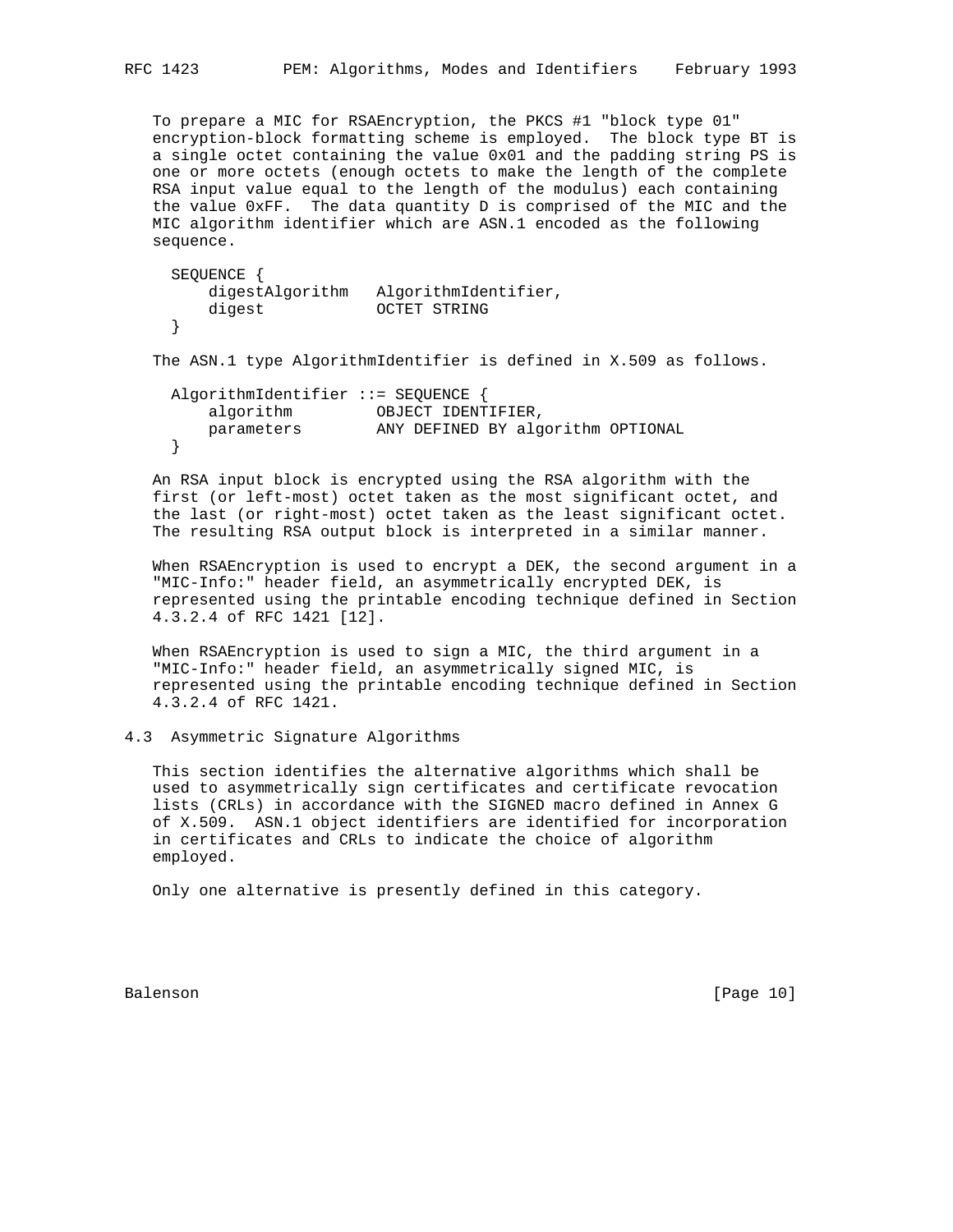#### 4.3.1 md2WithRSAEncryption

 The md2WithRSAEncryption signature algorithm is used to sign certificates and CRLs. The algorithm is defined in PKCS #1 [11]. It combines the RSA-MD2 message digest algorithm described here in Section 2.2 with the RSAEncryption asymmetric encryption algorithm described here in Section 4.2.1. As defined in PKCS #1, the ASN.1 object identifier

```
 md2WithRSAEncryption OBJECT IDENTIFIER ::= {
     iso(1) member-body(2) US(840) rsadsi(113549) pkcs(1)
     pkcs-1(1) 2
 }
```
 identifies this algorithm. When this object identifier is used with the ASN.1 type AlgorithmIdentifier, the parameters component of that type is the ASN.1 type NULL.

 There is some ambiguity in X.509 regarding the definition of the SIGNED macro and, in particular, the representation of a signature in a certificate or a CRL. The interpretation selected for PEM requires that the data to be signed (in our case, an MD2 message digest) is first ASN.1 encoded as an OCTET STRING and the result is encrypted (in our case, using RSAEncryption) to form the signed quantity, which is then ASN.1 encoded as a BIT STRING.

5. Descriptive Grammar

 ; Addendum to PEM BNF representation, using RFC 822 notation ; Provides specification for official PEM cryptographic algorithms, ; modes, identifiers and formats.

; Imports <hexchar> and <encbin> from RFC [1421]

 <dekalgid> ::= "DES-CBC" <ikalgid> ::= "DES-EDE" / "DES-ECB" / "RSA" <sigalgid> ::= "RSA" <micalgid> ::= "RSA-MD2" / "RSA-MD5"

 <dekparameters> ::= <DESCBCparameters> <DESCBCparameters> ::= <IV>  $\langle$ IV> ::=  $\langle$ hexchar16>

 <symencdek> ::= <DESECBencDESCBC> / <DESEDEencDESCBC> <DESECBencDESCBC> ::= <hexchar16> <DESEDEencDESCBC> ::= <hexchar16>

<symencmic> ::= <DESECBencRSAMD2> / <DESECBencRSAMD5>

Balenson [Page 11]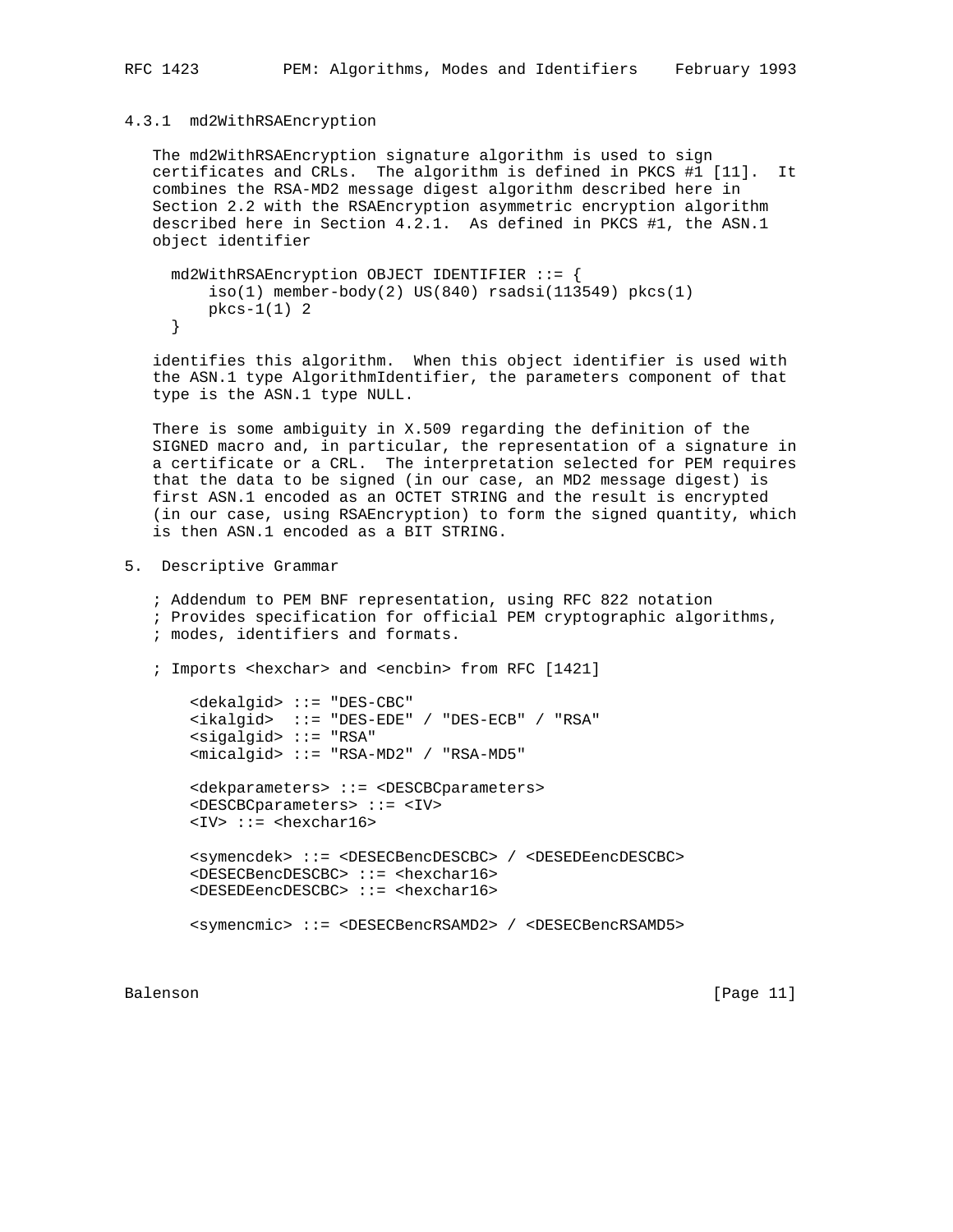```
 <DESECBencRSAMD2> ::= 2*2<hexchar16>
 <DESECBencRSAMD5> ::= 2*2<hexchar16>
 <asymsignmic> ::= <RSAsignmic>
 <RSAsignmic> ::= <encbin>
 <asymencdek> ::= <RSAencdek>
 <RSAencdek> ::= <encbin>
<sub>hexchar16</sub> ::= 16*16<hexchar></sub>
```
# References

- [1] Federal Information Processing Standards Publication (FIPS PUB) 46-1, Data Encryption Standard, Reaffirmed 1988 January 22 (supersedes FIPS PUB 46, 1977 January 15).
- [2] ANSI X3.92-1981, American National Standard Data Encryption Algorithm, American National Standards Institute, Approved 30 December 1980.
- [3] Federal Information Processing Standards Publication (FIPS PUB) 81, DES Modes of Operation, 1980 December 2.
- [4] ANSI X3.106-1983, American National Standard for Information Systems - Data Encryption Algorithm - Modes of Operation, American National Standards Institute, Approved 16 May 1983.
- [5] ISO 8372, Information Processing Systems: Data Encipherment: Modes of Operation of a 64-bit Block Cipher.
- [6] ANSI X9.17-1985, American National Standard, Financial Institution Key Management (Wholesale), American Bankers Association, April 4, 1985, Section 7.2.
- [7] Voydock, V. L. and Kent, S. T., "Security Mechanisms in High- Level Network Protocols", ACM Computing Surveys, Vol. 15, No. 2, June 1983, pp. 135-171.
- [8] CCITT Recommendation X.509, "The Directory Authentication Framework", November 1988, (Developed in collaboration, and technically aligned, with ISO 9594-8).
- [9] Kaliski, B., "The MD2 Message-Digest Algorithm", RFC 1319, RSA Laboratories, April 1992.
- [10] Rivest, R., "The MD5 Message-Digest Algorithm", RFC 1321, MIT Laboratory for Computer Science and RSA Data Security, Inc.,

Balenson [Page 12]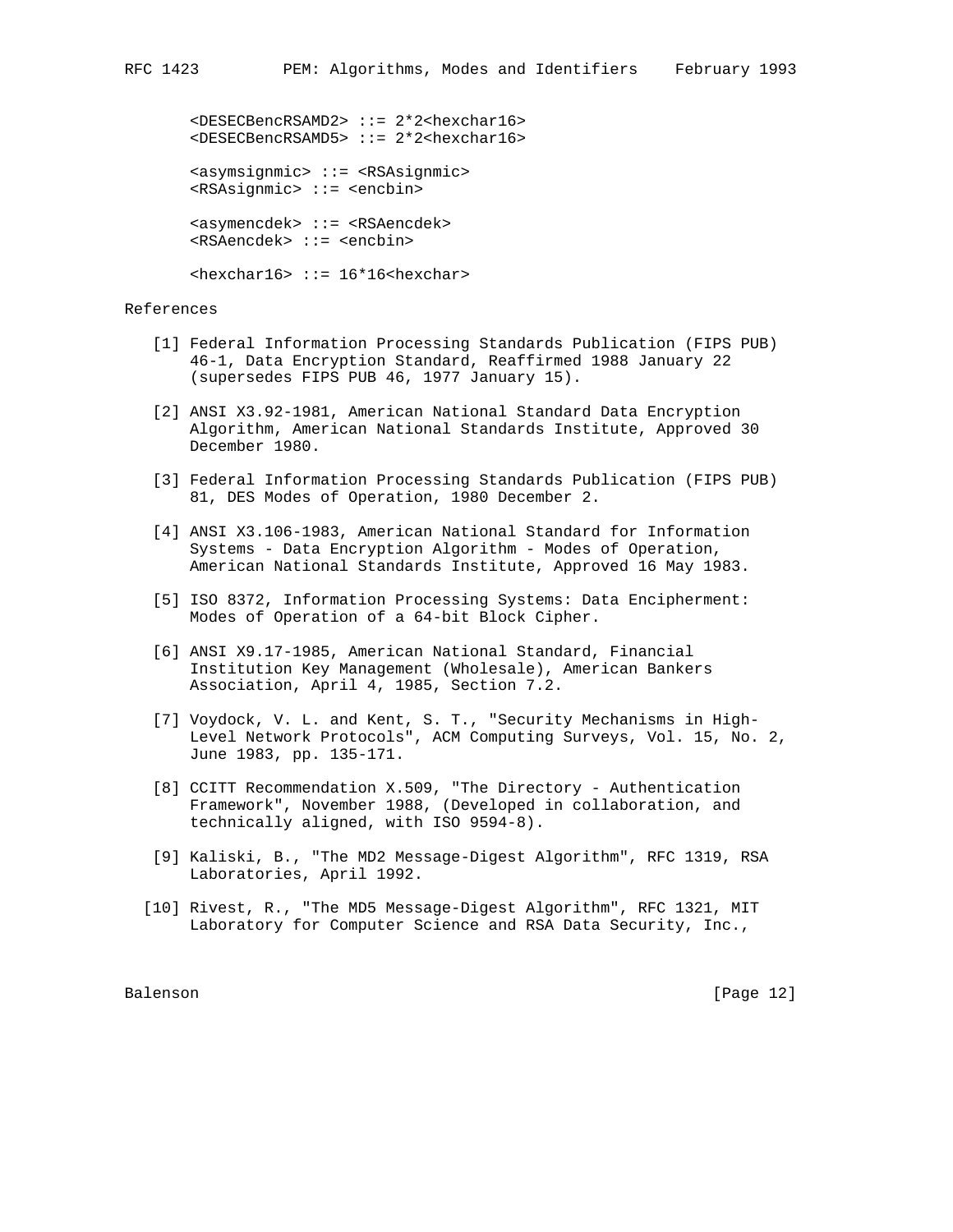April 1992.

- [11] PKCS #1: RSA Encryption Standard, Version 1.4, RSA Data Security, Inc., June 3, 1991.
- [12] Linn, J., "Privacy Enhancement for Internet Electronic Mail: Part I: Message Encryption and Authentication Procedures", RFC 1421, DEC, February 1993.
- [13] Kent, S., "Privacy Enhancement for Internet Electronic Mail: Part II: Certificate-Based Key Management", RFC 1422, BBN, February 1993.
- [14] Kaliski, B., "Privacy Enhancement for Internet Electronic Mail: Part IV: Key Certification and Related Services", RFC 1424, RSA Laboratories, February 1993.

Patent Statement

 This version of Privacy Enhanced Mail (PEM) relies on the use of patented public key encryption technology for authentication and encryption. The Internet Standards Process as defined in RFC 1310 requires a written statement from the Patent holder that a license will be made available to applicants under reasonable terms and conditions prior to approving a specification as a Proposed, Draft or Internet Standard.

 The Massachusetts Institute of Technology and the Board of Trustees of the Leland Stanford Junior University have granted Public Key Partners (PKP) exclusive sub-licensing rights to the following patents issued in the United States, and all of their corresponding foreign patents:

| ("Diffie-Hellman") No. $4,200,770$            |
|-----------------------------------------------|
| and Method ("Hellman-Merkle") No. $4,218,582$ |
| Cryptographic Communications System and       |
| and Method ("Hellman-Pohlig") No. $4,424,414$ |
|                                               |

 These patents are stated by PKP to cover all known methods of practicing the art of Public Key encryption, including the variations collectively known as El Gamal.

Balenson [Page 13]